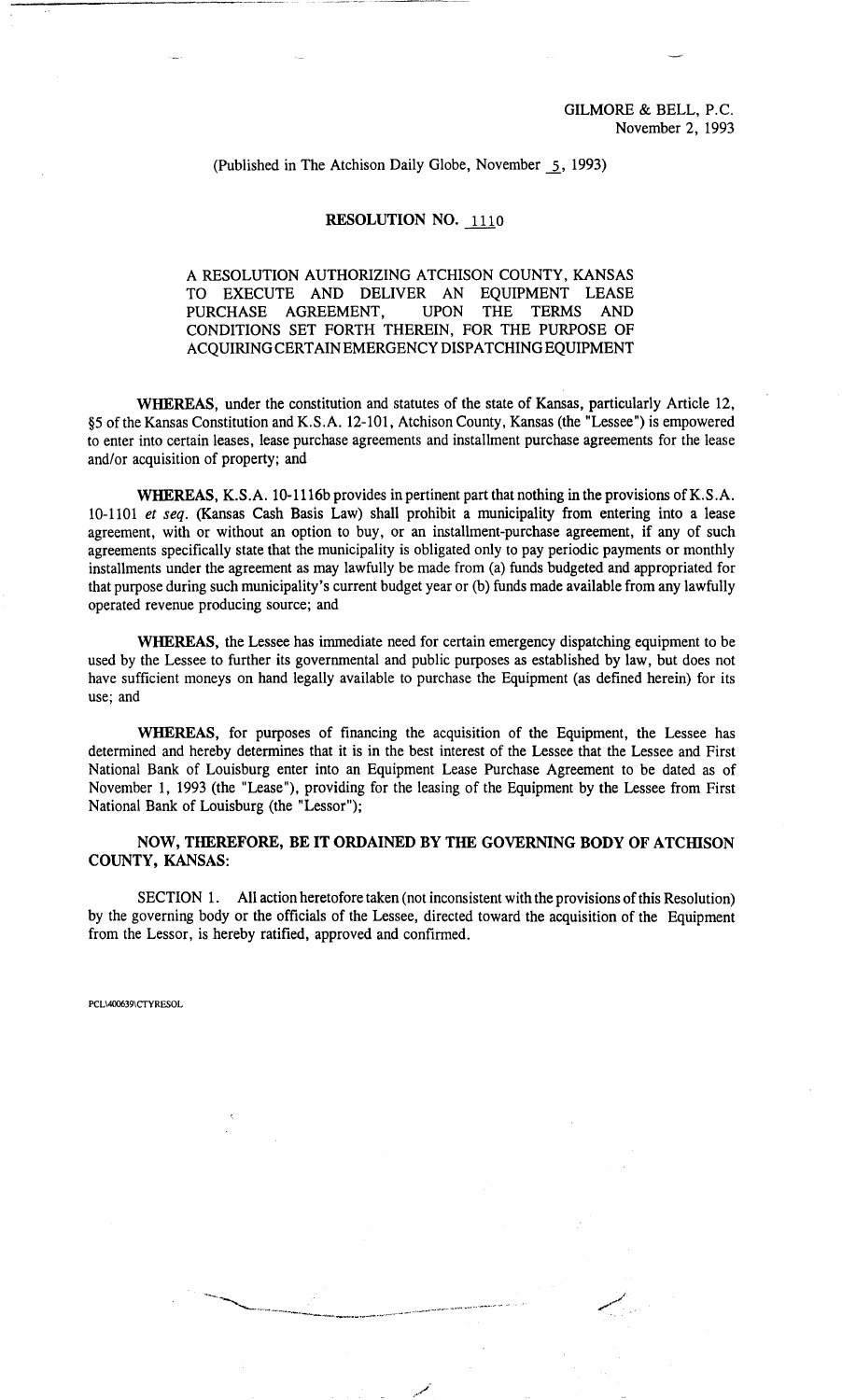SECTION 2. The Lessee hereby finds and determines, pursuant to the constitution and laws of the state of Kansas, that leasing the Equipment from the Lessor under the terms and provisions se forth in the Lease are necessary, convenient and in furtherance of the public and governmental purposes of the Lessee and are in the best interests of the Lessee, and the Lessee hereby authorizes such leasing of the Equipment, under the terms and provisions of the Lease.

SECTION 3. The Lease, in substantially the form presented to this meeting of the governing body, is in all respects approved, authorized and confirmed, and the Chairman of the Board of County Commissioners and the County Clerk are hereby authorized and directed to sign and affix the seal of the Lessee to the Lease, for and on behalf of the Lessee, but with such changes therein as the Chairman may deem necessary or appropriate, as evidenced by signature thereof.

SECTION 4. The Chairman of the Board of County Commissioners, the County Clerk and other officials of the governing body are hereby authorized to execute and deliver for and on behalf of the Lessee any and all additional certificates, documents and other papers and to perform all other acts that they may deem necessary or transactions and other matters authorized by this Resolution. The appropriate officials of the Lessee are authorized to execute on behalf of the Lessee agreements concerning the deposit and investment of funds in connection with the transactions contemplated by this Resolution.

SECTION 5. No provision of this Resolution or the Lease shall be construed as creating or constituting a general obligation or other indebtedness of the Lessee. The Lessee shall have no obligation to make any payment with respect to the Certificates except in connection with the payment of the Rental Payments (as defined in the Lease) and certain other payments under the Lease, subject to annual appropriation in accordance with the provisions of the Lease.

SECTION 6. If any section, paragraph, clause or provision of this Resolution (other than provisions as to the payment of Rental Payments by the Lessee during the term of the Lease, provisions for the quiet enjoyment of the Equipment by the Lessee during the term of the Lease, and provisions of the conveyance of the Equipment to the Lessee under the conditions provided in the Lease) shall for any reason be held to be invalid or unenforceable such section, paragraph, clause or provision shall not affect any of the remaining provisions of this Resolution. The authority granted to any official of the Lessee to sign, approve or deliver any document may be exercised by any official authorized by law to perform such official's duties if such official is absent or otherwise unable to perform such act.

SECTION 7. The Lessee hereby designates the Lease as a "qualified tax-exempt obligation" as such term is defined in Section 265 (b)(3) of the Internal Revenue Code of 1986 (the "Code"), and with respect to said designation certifies as follows:

(a) the reasonably anticipated amount of tax-exempt obligations (other than private activity bonds) which will be issued by the Lessee during current calendar year, including the Lease, does not exceed \$10,000,000; and

(b) the aggregate principal amount of obligations designated by the Lessee to be "qualified tax-exempt obligations" during the current calendar year, including the Lease, does not exceed \$10,000,000.

PCL\400639\CTYRESOL 2